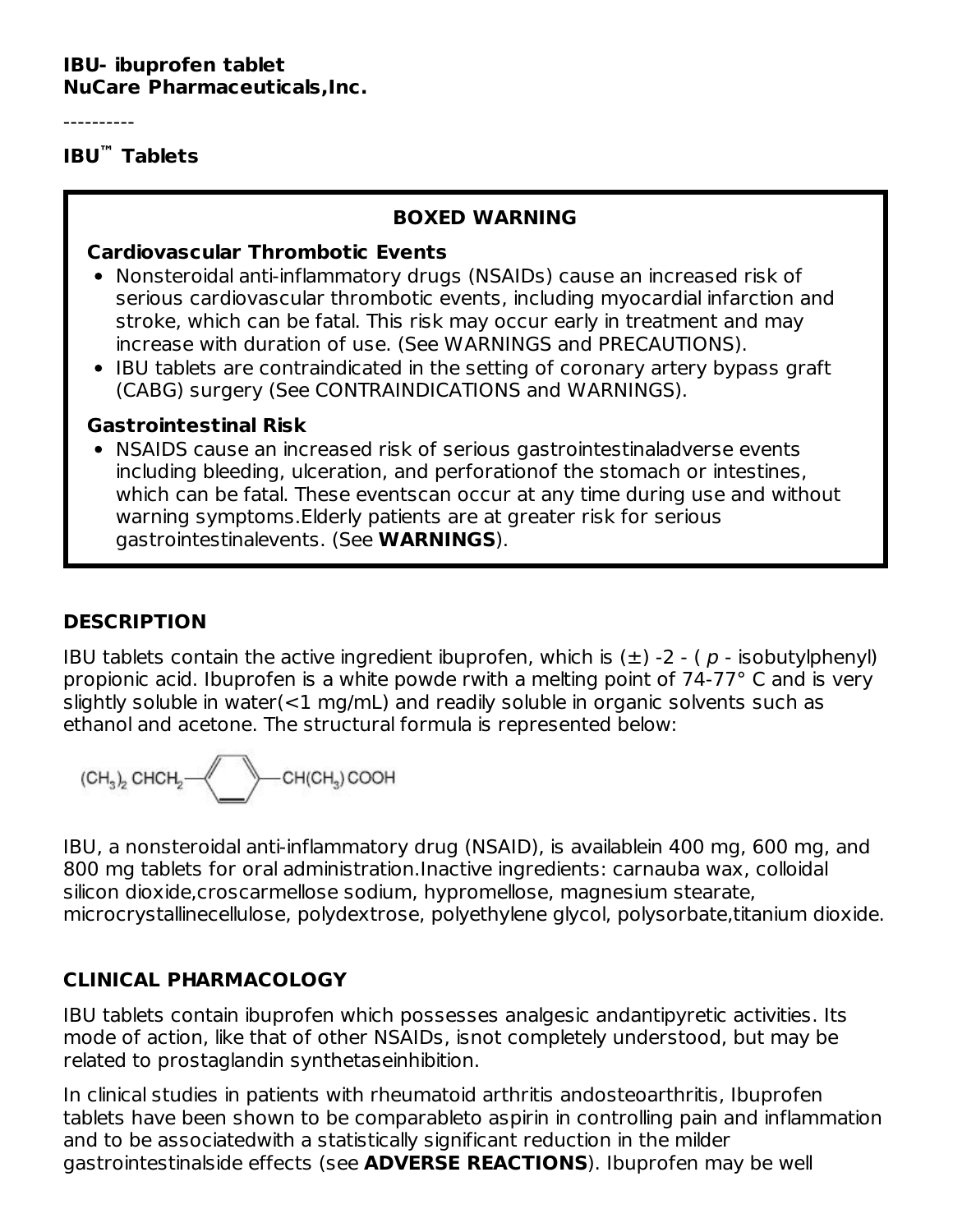toleratedin some patients who have had gastrointestinal side effectswith aspirin, but these patients when treated with IBU tablets shouldbe carefully followed for signs and symptoms of gastrointestinalulceration and bleeding. Although it is not definitely known whetheribuprofen causes less peptic ulceration than aspirin, in one studyinvolving 885 patients with rheumatoid arthritis treated for up to oneyear, there were no reports of gastric ulceration with ibuprofenwhereas frank ulceration was reported in 13 patients in the aspiringroup (statistically significant p<.001).

Gastroscopic studies at varying doses show an increased tendencytoward gastric irritation at higher doses. However, at comparabledoses, gastric irritation is approximately half that seen with aspirin.Studies using 51Cr-tagged red cells indicate that fecal blood lossassociated with Ibuprofen tablets in doses up to 2400 mg daily didnot exceed the normal range, and was significantly less than thatseen in aspirintreated patients.

In clinical studies in patients with rheumatoid arthritis, Ibuprofenhas been shown to be comparable to indomethacin in controlling thesigns and symptoms of disease activity and to be associated with astatistically significant reduction of the milder gastrointestinal (see **ADVERSE REACTIONS**) and CNS side effects.

Ibuprofen may be used in combination with gold salts and/or corticosteroids.

Controlled studies have demonstrated that Ibuprofen is a more effective analgesic than propoxyphene for the relief of episiotomy pain, pain following dental extraction procedures, and for the relief ofthe symptoms of primary dysmenorrhea.

In patients with primary dysmenorrhea, Ibuprofen has been shown to reduce elevated levels of prostaglandin activity in the menstrualfluid and to reduce resting and active intrauterine pressure, as well asthe frequency of uterine contractions. The probable mechanism ofaction is to inhibit prostaglandin synthesis rather than simply to provide analgesia.

The ibuprofen in IBU tablets is rapidly absorbed. Peak serum ibuprofen levels are generally attained one to two hours after administration.With single doses up to 800 mg, a linear relationship exists between amount of drug administered and the integrated area underthe serum drug concentration vs time curve. Above 800 mg, however,the area under the curve increases less than proportional to increases in dose. There is no evidence of drug accumulation or enzyme induction.

The administration of Ibuprofen tablets either under fasting conditions or immediately before meals yields quite similar serum ibuprofen concentration-time profiles. When Ibuprofen is administered immediately after a meal, there is a reduction in the rate of absorption but no appreciable decrease in the extent of absorption.The bioavailability of the drug is minimally altered by the presence of food.

A bioavailability study has shown that there was no interference with the absorption of ibuprofen when given in conjunction with anantacid containing both aluminum hydroxide and magnesium hydroxide.

Ibuprofen is rapidly metabolized and eliminated in the urine. The excretion of ibuprofen is virtually complete 24 hours after the last dose. The serum half-life is 1.8 to 2.0 hours.

Studies have shown that following ingestion of the drug, 45% to79% of the dose was recovered in the urine within 24 hours as metabolite A (25%),  $(+)$ -2-[ p-(2hydroxymethyl-propyl) phenyll propionic acid and metabolite B (37%),  $(+)$ -2-[ p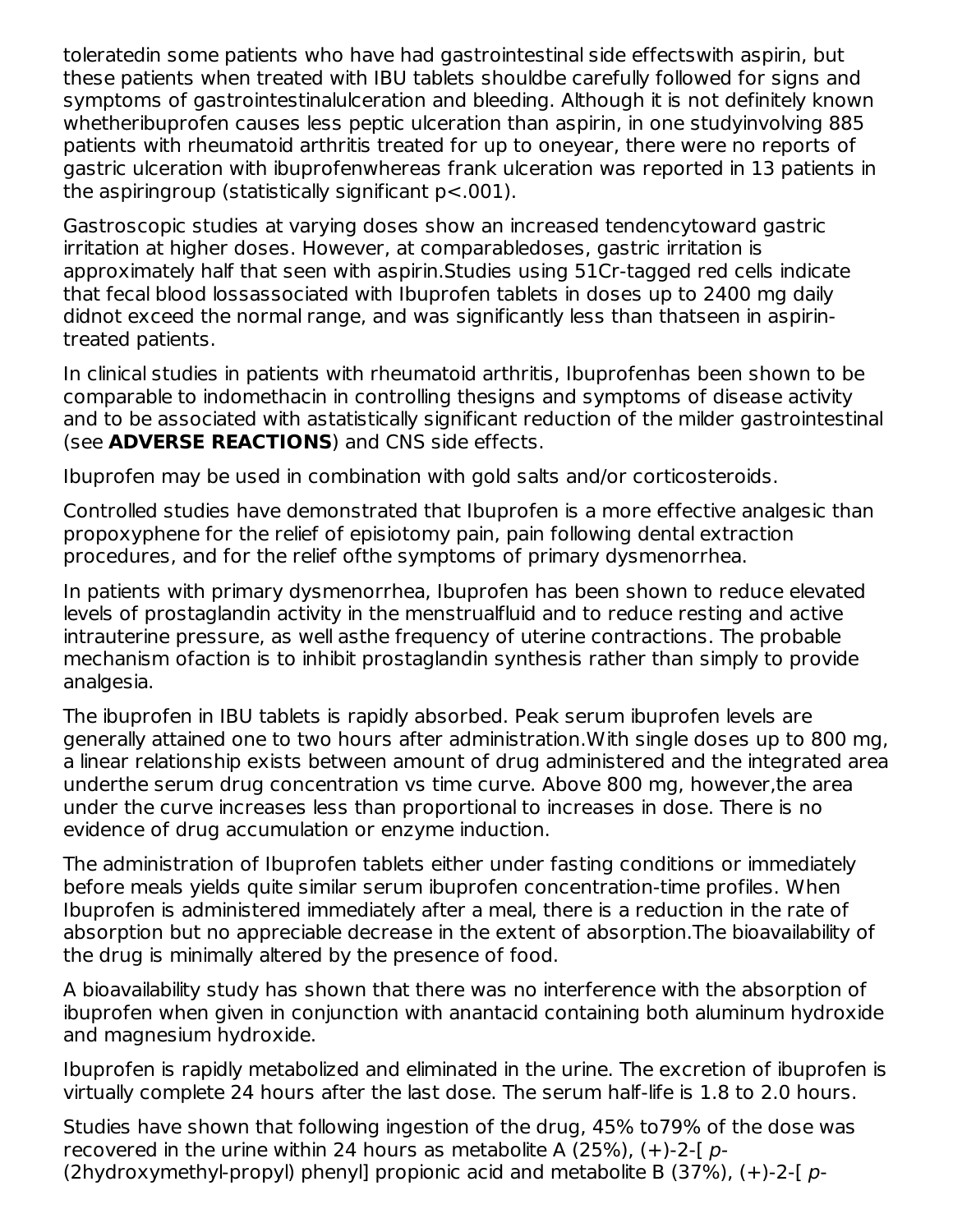(2carboxypropyl)phenyl]propionic acid; the percentages of free and conjugated ibuprofen were approximately 1% and 14%, respectively.

## **INDICATIONS AND USAGE**

Carefully consider the potential benefits and risks of Ibuprofentablets and other treatment options before deciding to use Ibuprofen.Use the lowest effective dose for the shortest duration consistent withindividual patient treatment goals (see **WARNINGS**).

IBU tablets are indicated for relief of the signs and symptoms of rheumatoid arthritis and osteoarthritis.

IBU tablets are indicated for relief of mild to moderate pain.

IBU tablets are also indicated for the treatment of primary dysmenorrhea.

Controlled clinical trials to establish the safety and effectiveness of IBU tablets in children have not been conducted.

## **CONTRAINDICATIONS**

IBU tablets are contraindicated in patients with known hypersensitivityto ibuprofen.

IBU tablets should not be given to patients who have experienced asthma, urticaria, or allergic-type reactions after taking aspirin orother NSAIDs. Severe, rarely fatal, anaphylactic-like reactions to NSAIDs have been reported in such patients (see **WARNINGS, Anaphylactoid Reactions, and PRECAUTIONS, Preexisting Asthma).**

IBU tablets are contraindicated in the setting of coronary artery bypass graft (CABG) surgery(see **WARNINGS**).

#### **WARNINGS**

## **CARDIOVASCULAR EFFECTS**

#### **Cardiovascular Thrombotic Events**

Clinical trials of several COX-2 selective and nonselective NSAIDs of up to three years duration have shown an increased risk of serious cardiovascular (CV) thrombotic events, including myocardial infarction (MI), and stroke, which can be fatal. Based on available data, it is unclear that the risk for CV thrombotic events is similar for all NSAIDs.The relative increase in serious CV thrombotic events over baseline conferred by NSAID use appears to be similar in those with and without known CV disease or risk factors for CV disease. However, patients with known CV disease or risk factors had a higher absolute incidence of excess serious CV thrombotic events, due to their increased baseline rate. Some observational studies found that this increased risk of serious CV thrombotic events began as early as the first weeks of treatment. The increase in CV thrombotic risk has been observed most consistently at higher doses.

To minimize the potential risk for an adverse CV event in NSAID-treated patients, use the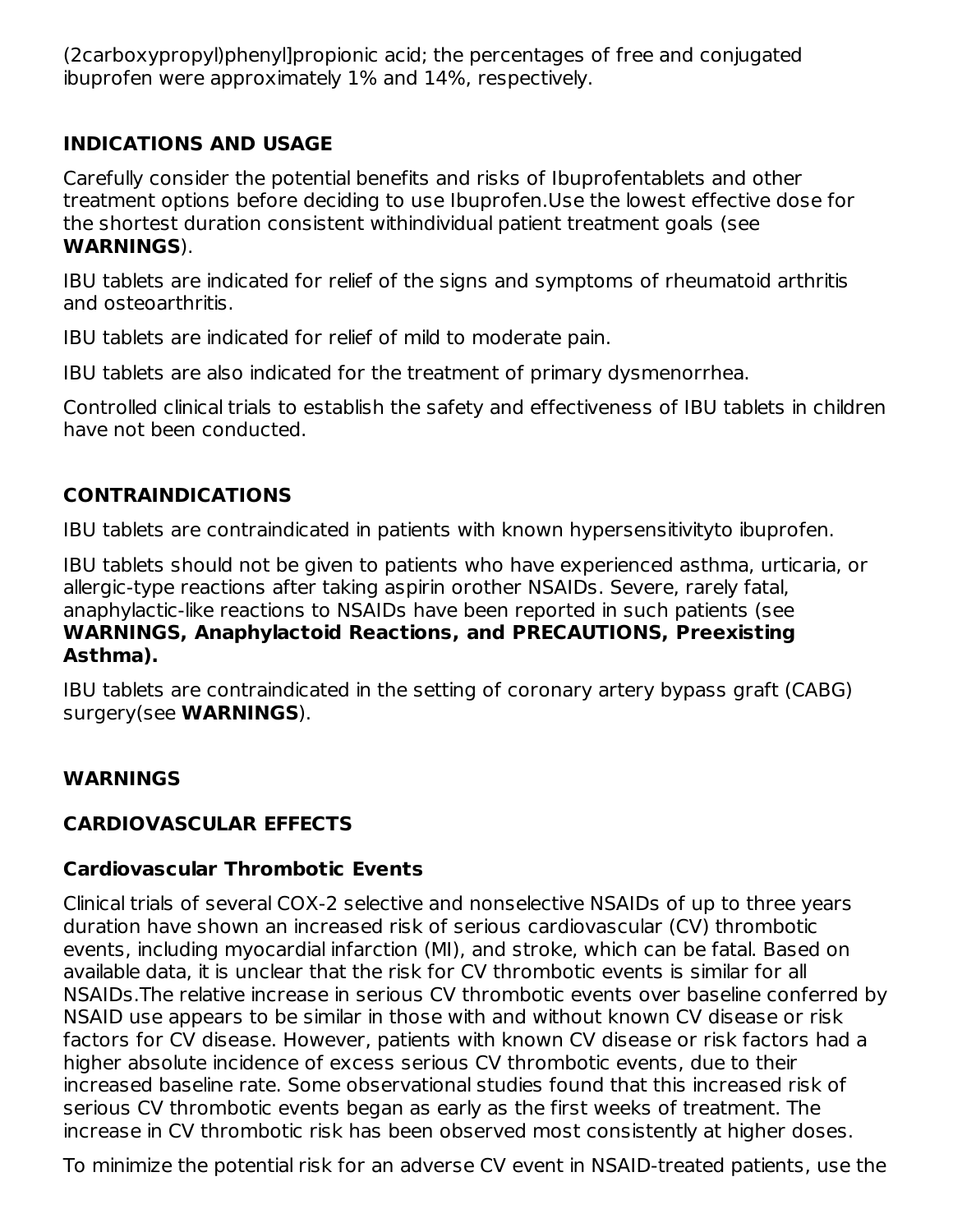lowest effective dose for the shortest duration possible. Physicians and patients should remain alert for the development of such events, throughout the entire treatment course, even in the absence of previous CV symptoms. Patients should be informed about the symptoms of serious CV events and the steps to take if they occur.

There is no consistent evidence that concurrent use of aspirin mitigates the increased risk of serious CV thrombotic events associated with NSAID use. The concurrent use of aspirin and an NSAID, such as ibuprofen, increases the risk of serious gastrointestinal (GI) events (see WARNINGS).

Status Post Coronary Bypass Graft (CABG) Surgery Two large, controlled clinical trials of a COX-2 selective NSAID for the treatment of pain in the first 10-14 days following CABG surgery found an increased incidence of myocardial infarction and stroke. NSAIDs are contraindicated in the setting of CABG (see CONTRAINDICATIONS).

Post-MI Patients Observational studies conducted in the Danish National Registry have demonstrated that patients treated with NSAIDs in the post-MI period were at increased risk of reinfarction, CV-related death, and all-cause mortality beginning in the first week of treatment. In this same cohort, the incidence of death in the first year post MI was 20 per 100 person years in NSAID-treated patients compared to 12 per 100 person years in non-NSAID exposed patients. Although the absolute rate of death declined somewhat after the first year post-MI, the increased relative risk of death in NSAID users persisted over at least the next four years to follow-up.

Avoid the use of Ibuprofen in patients with a recent MI unless the benefits are expected to outweigh the risk of recurrent CV thrombotic events. If Ibuprofen is used in patients with a recent MI, monitor patients for signs of cardiac ischemia.

## **Hypertension**

NSAIDs including IBU tablets, can lead to onset of new hypertensionor worsening of preexisting hypertension, either of which maycontribute to the increased incidence of CV events. Patients takingthiazides or loop diuretics may have impaired response to these therapieswhen taking NSAIDs. NSAIDs, including IBU tablets, should beused with caution in patients with hypertension. Blood pressure (BP)should be monitored closely during the initiation of NSAID treatmentand throughout the course of therapy.

# **Heart Failure and Edema**

The Coxib and traditional NSAID Trialists' Collaboration meta-analysis of randomized controlled trails demonstrated an approximately two-fold increase in hospitalizations for heart failure in COX-2 selective-treated patients and nonselective NSAID-treated patients compared to placebo-treated patients. In a Danish National Registry study of patients with heart failure, NSAID use increased the risk of MI, hospitalization for heart failure, and death. Additionally, fluid retention and edema have been observed in some patients treated with NSAIDs. Use of ibuprofen may blunt the CV effects of several therapeutic agents used to treat these medical conditions [e.g., diuretics, ACE inhibitors, or angiotensin receptor blockers (ARBs)] [See DRUG INTERACTIONS]. Avoid the use of IBU tablets in patients with severe heart failure unless the benefits are expected to outweigh the risk of worsening heart failure. If IBU tablets is used in patients with severe heart failure, monitor patients for signs of worsening heart failure.

# **Gastrointestinal Effects - Risk of Ulceration, Bleeding, and Perforation**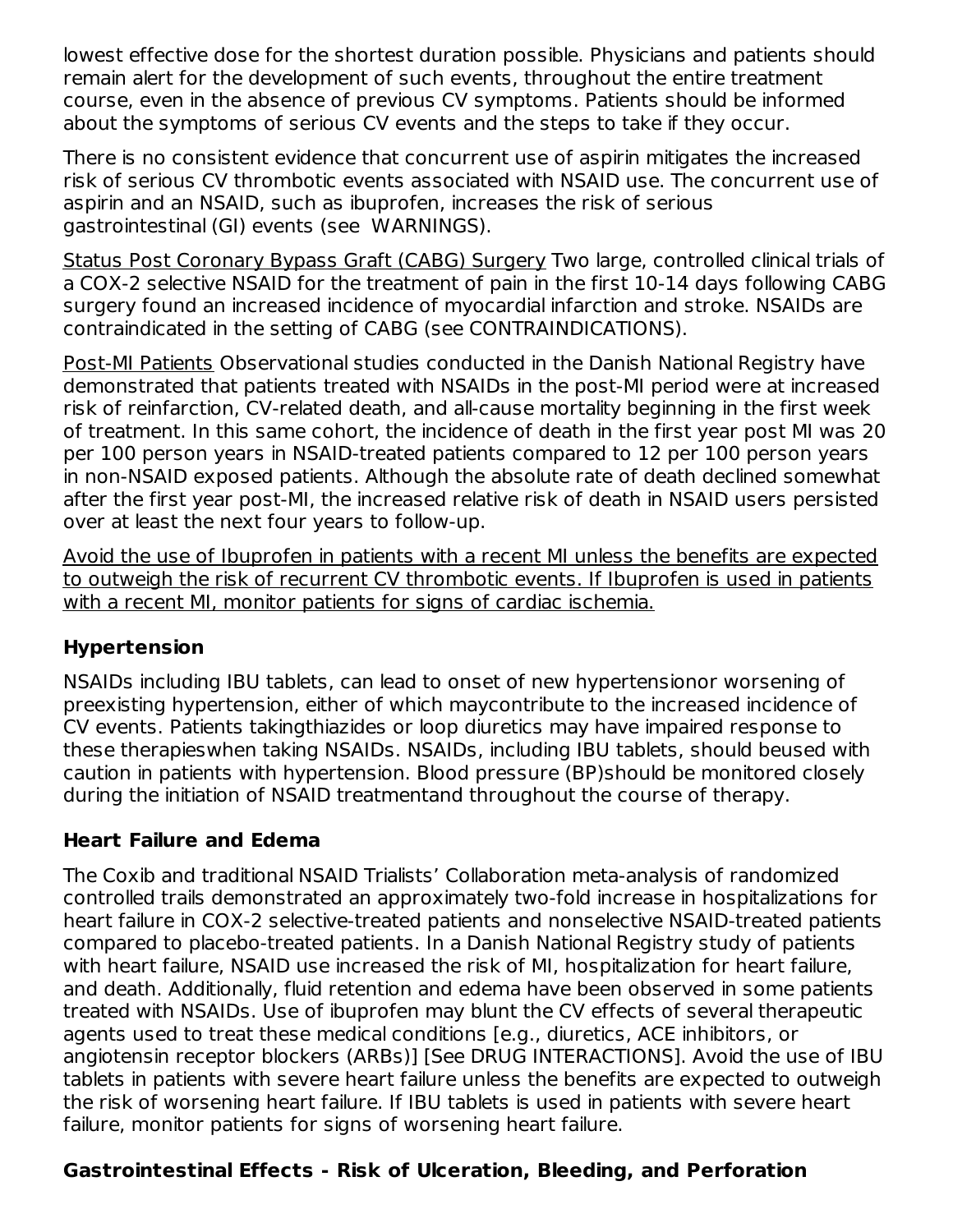NSAIDs, including IBU tablets, can cause serious gastrointestinal(GI) adverse events including inflammation, bleeding, ulceration, and perforation of the stomach, small intestine, or large intestine, which can be fatal. These serious adverse events can occur at any time, with or without warning symptoms, in patients treated with NSAIDs. Only one in five patients, who develop a serious upper GI adverse event on NSAID therapy, is symptomatic. Upper GI ulcers, gross bleeding, or perforation caused by NSAIDs occur in approximately 1% of patientstreated for 3-6 months, and in about 2-4% of patients treated for oneyear. These trends continue with longer duration of use, increasing the likelihood of developing a serious GI event at some time during the course of therapy. However, even short-term therapy is not without risk. NSAIDs should be prescribed with extreme caution in thosewith a prior history of ulcer disease or gastrointestinal bleeding.Patients with a prior history of peptic ulcer disease and/or gastrointestinal bleeding who use NSAIDs have a greater than 10-fold increased risk for developing a GI bleed compared to patients treatedwith neither of these risk factors. Other factors that increase the riskof GI bleeding in patients treated with NSAIDs include concomitant use of oral corticosteroids or anticoagulants, longer duration of NSAID therapy, smoking, use of alcohol, older age, and poor general health status. Most spontaneous reports of fatal GI events are in elderly or debilitated patients and therefore, special care should be taken in treating this population. To minimize the potential risk for an adverse GI event in patients treated with an NSAID, the lowest effective dose should be used for the shortest possible duration. Patients and physicians should remain alert for signs and symptoms of GIulcerations and bleeding during NSAID therapy and promptly initiate additional evaluation and treatment if a serious GI event is suspected.This should include discontinuation of the NSAID until a serious GI adverse event is ruled out. For high-risk patients, alternate therapies that do not involve NSAIDs should be considered.

# **Renal Effects**

Long-term administration of NSAIDs has resulted in renal papillary necrosis and other renal injury. Renal toxicity has also been seen in patients in whom renal prostaglandins have a compensatory role in the maintenance of renal perfusion. In these patients, administration of a NSAID may cause a dose dependent reduction in prostaglandin formation and, secondarily, in renal blood flow, which may precipitate overt renal decompensation. Patients at greatest riskof this reaction are those with impaired renal function, heart failure, liver dysfunction, those taking diuretics and ACE inhibitors, and the elderly. Discontinuation of NSAID therapy is usually followed by recovery to the pretreatment state.

## **Advanced Renal Disease**

No information is available from controlled clinical studies regarding the use of Ibuprofen tablets in patients with advanced renal disease.Therefore, treatment with IBU tablets is not recommended in these patients with advanced renal disease. If IBU tablet therapy must be initiated, close monitoring of the patients renal function is advisable.

#### **Anaphylactoid Reactions**

As with other NSAIDs, anaphylactoid reactions may occur inpatients without known prior exposure to IBU tablets. IBU tablets should not be given to patients with the aspirin triad. This symptom complex typically occurs in asthmatic patients who experience rhinitis with or without nasal polyps, or who exhibit severe, potentially fatal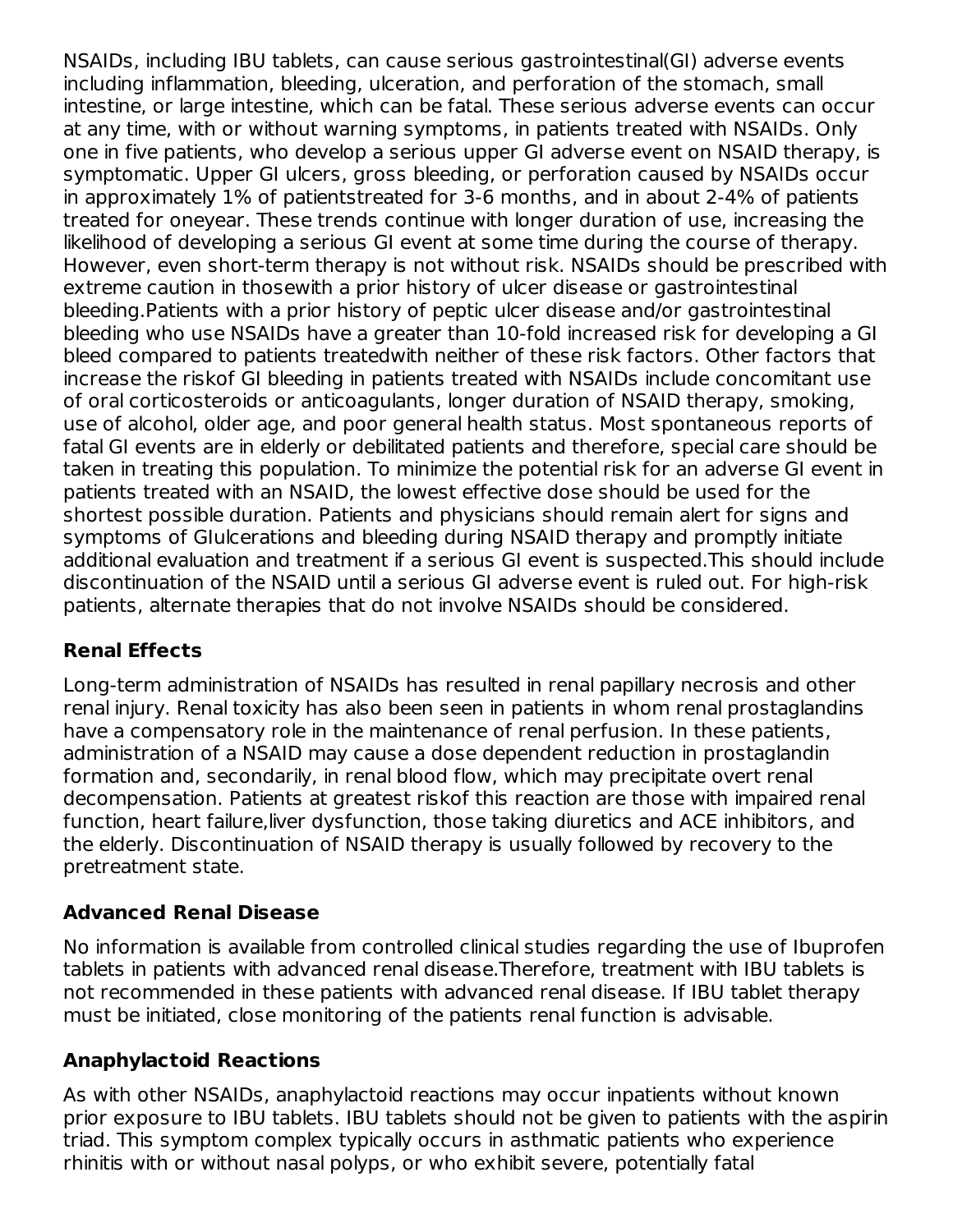bronchospasm after taking aspirin or other NSAIDs (see **CONTRAINDICATIONS and PRECAUTIONS, Preexisting Asthma).**Emergency help should be sought in cases where an anaphylactoidreaction occurs.

## **Skin Reactions**

NSAIDs, including IBU tablets, can cause serious skin adverse events such as exfoliative dermatitis, Stevens-Johnson Syndrome(SJS), and toxic epidermal necrolysis (TEN), which can be fatal.These serious events may occur without warning. Patients should be informed about the signs and symptoms of serious skin manifestations and use of the drug should be discontinued at the first appearance of skin rash or any other sign of hypersensitivity.

## **Pregnancy**

In late pregnancy, as with other NSAIDs, IBU tablets should beavoided because it may cause premature closure of the ductus arteriosus.

## **PRECAUTIONS**

## **General**

IBU tablets cannot be expected to substitute for corticosteroids orto treat corticosteroid insufficiency. Abrupt discontinuation of corticosteroidsmay lead to disease exacerbation. Patients on prolongedcorticosteroid therapy should have their therapy tapered slowly if adecision is made to discontinue corticosteroids.

The pharmacological activity of IBU tablets in reducing fever andinflammation may diminish the utility of these diagnostic signs indetecting complications of presumed noninfectious, painful conditions.

## **Hepatic effects**

Borderline elevations of one or more liver tests may occur in upto 15% of patients taking NSAIDs, including IBU tablets. These laboratoryabnormalities may progress, may remain unchanged, or maybe transient with continuing therapy. Notable elevations of ALT orAST (approximately three or more times the upper limit of normal)have been reported in approximately 1% of patients in clinical trialswith NSAIDs. In addition, rare cases of severe hepatic reactions,including jaundice, fulminant hepatitis, liver necrosis, and hepaticfailure, some of them with fatal outcomes have been reported. Apatient with symptoms and/or signs suggesting liver dysfunction, orwith abnormal liver test values, should be evaluated for evidence ofthe development of a more severe hepatic reaction while on therapywith IBU tablets. If clinical signs and symptoms consistent with liverdisease develop, or if systemic manifestations occur (e.g.,eosinophilia, rash, etc.), IBU tablets should be discontinued.

## **Hematological effects**

Anemia is sometimes seen in patients receiving NSAIDs, includingIBU tablets. This may be due to fluid retention, occult or gross GIblood loss, or an incompletely described effect upon erythropoiesis.Patients on long-term treatment with NSAIDs, including IBU tablets,should have their hemoglobin or hematocrit checked if they exhibitany signs or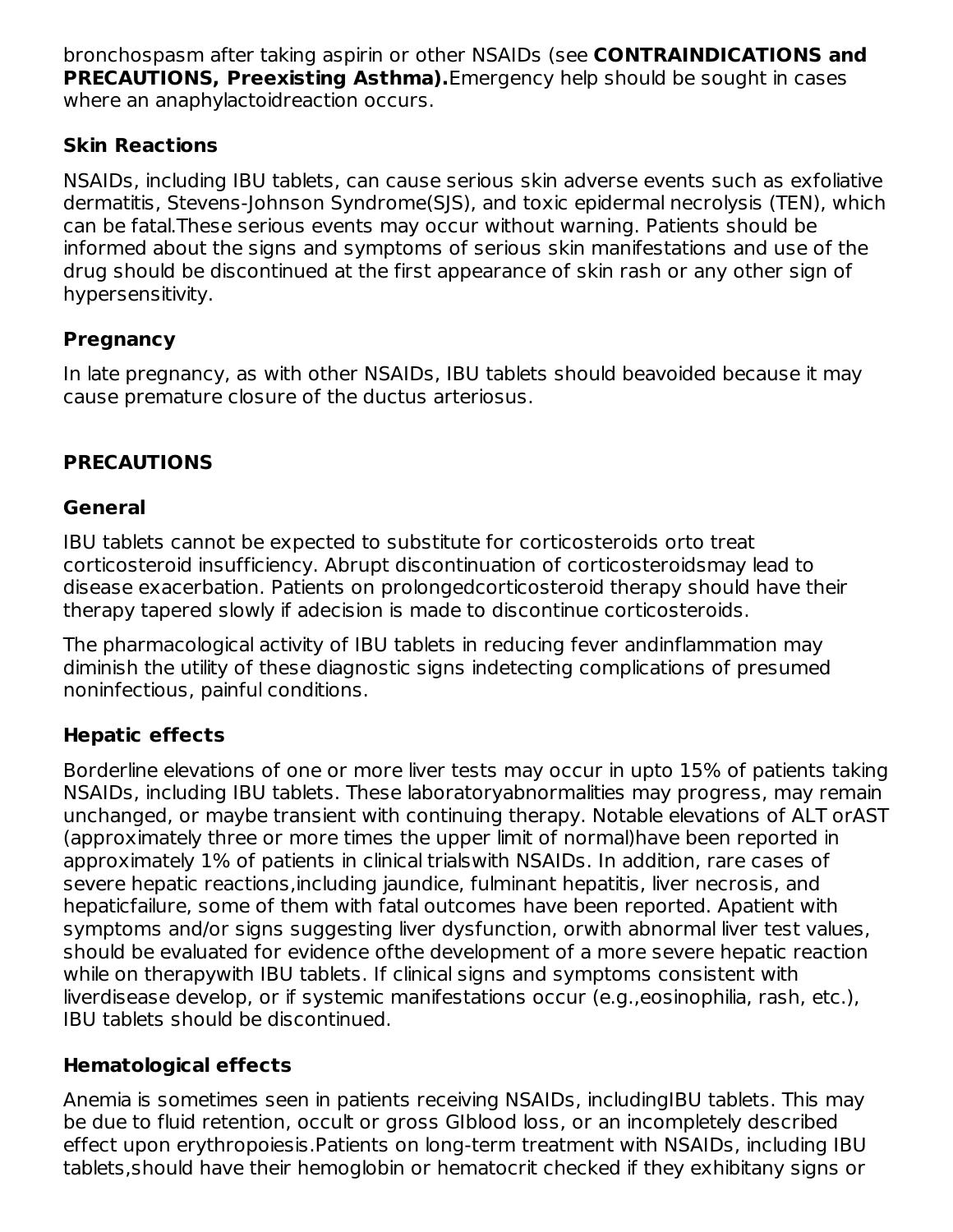symptoms of anemia.

In two postmarketing clinical studies the incidence of a decreasedhemoglobin level was greater than previously reported. Decrease inhemoglobin of 1 gram or more was observed in 17.1% of 193patients on 1600 mg ibuprofen daily (osteoarthritis), and in 22.8% of189 patients taking 2400 mg of ibuprofen daily (rheumatoid arthritis).Positive stool occult blood tests and elevated serum creatinine levelswere also observed in these studies.

NSAIDs inhibit platelet aggregation and have been shown to prolongbleeding time in some patients. Unlike aspirin, their effect onplatelet function is quantitatively less, of shorter duration, and reversible.

Patients receiving IBU tablets who may be adversely affected byalterations in platelet function, such as those with coagulation disordersor patients receiving anticoagulants should be carefully monitored.

## **Preexisting asthma**

Patients with asthma may have aspirin-sensitive asthma. The useof aspirin in patients with aspirin-sensitive asthma has been associatedwith severe bronchospasm, which can be fatal. Since cross reactivity,including bronchospasm, between aspirin and NSAIDs hasbeen reported in such aspirin-sensitive patients, IBU tablets shouldnot be administered to patients with this form of aspirin sensitivityand should be used with caution in patients with preexisting asthma.

## **Ophthalmological effects.**

Blurred and/or diminished vision, scotomata, and/or changes incolor vision have been reported. If a patient develops such complaintswhile receiving IBU tablets, the drug should be discontinued, and thepatient should have an ophthalmologic examination which includescentral visual fields and color vision testing.

## **Aseptic Meningitis**

Aseptic meningitis with fever and coma has been observed on rareoccasions in patients on ibuprofen therapy. Although it is probablymore likely to occur in patients with systemic lupus erythematosusand related connective tissue diseases, it has been reported inpatients who do not have an underlying chronic disease. If signs orsymptoms of meningitis develop in a patient on IBU tablets, the possibilityof its being related to IBU tablets should be considered.

## **Information for Patients**

Patients should be informed of the following information beforeinitiating therapy with an NSAID and periodically during the course ofongoing therapy. Patients should also be encouraged to read theNSAID Medication Guide that accompanies each prescription dispensed

• Cardiovascular Thrombotic Events: Advise patients to be alert for the symptoms of cardiovascular thrombotic events, including chest pain, shortness of breath, weakness, or slurring of speech, and to report any of these symptoms to their health care provider immediately [see WARNINGS].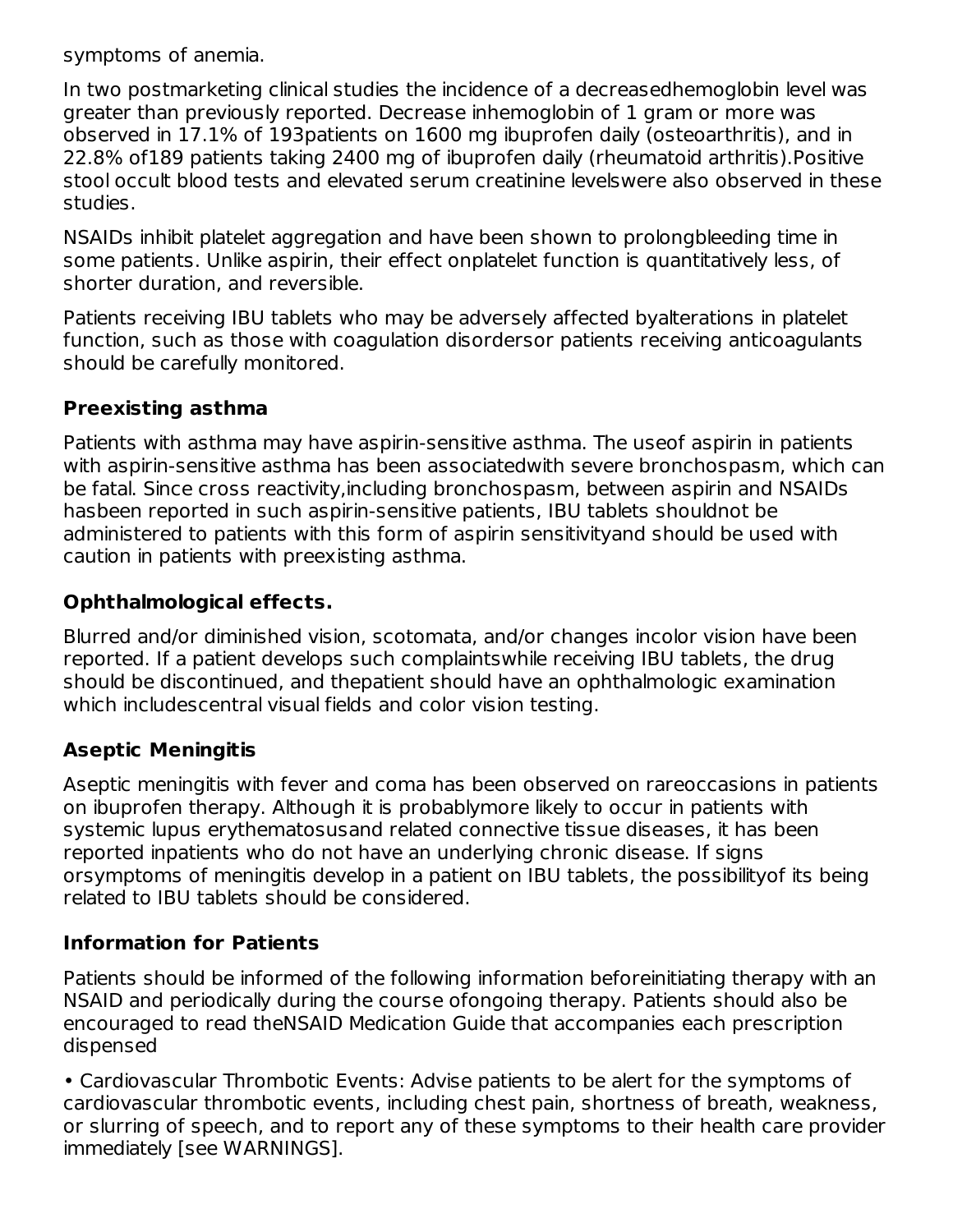• IBU tablets, like other NSAIDs, can cause GI discomfort and, rarely,serious GI side effects, such as ulcers and bleeding, which mayresult in hospitalization and even death. Although serious GI tractulcerations and bleeding can occur without warning symptoms,patients should be alert for the signs and symptoms of ulcerationsand bleeding, and should ask for medical advice when observingany indicative signs or symptoms including epigastric pain, dyspepsia,melena, and hematemesis. Patients should be apprised of theimportance of this follow-up (see

## **WARNINGS,Gastrointestinal Effects-Risk of Ulceration, Bleeding and Perforation).**

• IBU tablets, like other NSAIDs, can cause serious skin side effectssuch as exfoliative dermatitis, SJS and TEN, which may result inhospitalization and even death. Although serious skin reactions mayoccur without warning, patients should be alert for the signs andsymptoms of skin rash and blisters, fever, or other signs of hypersensitivitysuch as itching, and should ask for medical advice whenobserving any indicative sign or symptoms. Patients should beadvised to stop the drug immediately if they develop any type ofrash and contact their physicians as soon as possible.

• Heart Failure and Edema: Advise patients to be alert for the symptoms of congestive heart failure including shortness of breath, unexplained weight gain, or edema and to contact their healthcare provider if such symptoms occur [see WARNINGS].

• Patients should be informed of the warning signs and symptoms ofhepatotoxicity (e.g., nausea, fatigue, lethargy, pruritus, jaundice,right upper quadrant tenderness and "flu-like" symptoms). If theseoccur, patients should be instructed to stop therapy and seek immediatemedical therapy.

• Patients should be informed of the signs of an anaphylactoid reaction(e.g. difficulty breathing, swelling of the face or throat). If theseoccur, patients should be instructed to seek immediate emergencyhelp (see **WARNINGS)**.

• In late pregnancy, as with other NSAIDs, IBU tablets should beavoided because it may cause premature closure of the ductus arteriosus.

# **Laboratory Tests**

Because serious GI tract ulcerations and bleeding can occur withoutwarning symptoms, physicians should monitor for signs orsymptoms of GI bleeding. Patients on long-term treatment withNSAIDs should have their CBC and chemistry profile checked periodically.If clinical signs and symptoms consistent with liver or renaldisease develop, systemic manifestations occur (e.g., eosinophilia,rash etc.), or abnormal liver tests persist or worsen, IBU tabletsshould be discontinued.

# **Drug Interactions**

**ACE-inhibitors:**Reports suggest that NSAIDs may diminish the antihypertensiveeffect of ACE-inhibitors. This interaction should be given considerationin patients taking NSAIDs concomitantly with ACE-inhibitors.

**Aspirin**When IBU tablets are administered with aspirin, its protein bindingis reduced, although the clearance of free IBU tablets is notaltered. The clinical significance of this interaction is not known; however,as with other NSAIDs, concomitant administration of ibuprofenand aspirin is not generally recommended because of the potential forincreased adverse effects.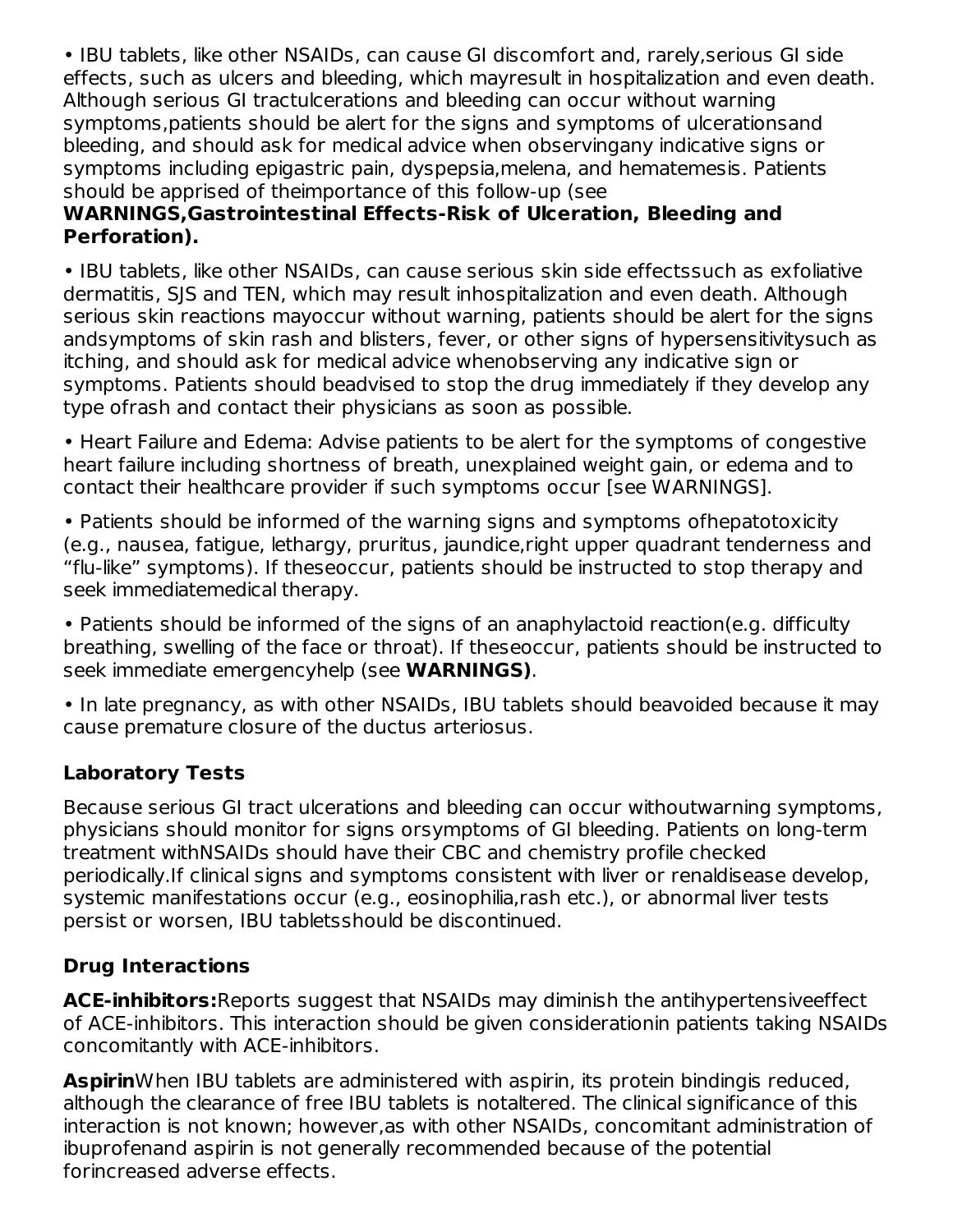## **Diuretics**

Clinical studies, as well as post marketing observations, haveshown that Ibuprofen tablets can reduce the natriuretic effect-offurosemide and thiazides in some patients. This response has beenattributed to inhibition of renal prostaglandin synthesis. During concomitanttherapy with NSAIDs, the patient should be observed closelyfor signs of renal failure (see PRECAUTIONS, Renal Effects), aswell as to assure diuretic efficacy.

## **Lithium**

Ibuprofen produced an elevation of plasma lithium levels and areduction in renal lithium clearance in a study of eleven normal volunteers.The mean minimum lithium concentration increased 15%and the renal clearance of lithium was decreased by 19% during thisperiod of concomitant drug administration.This effect has been attributed to inhibition of renal prostaglandinsynthesis by ibuprofen. Thus, when ibuprofen and lithium are administeredconcurrently, subjects should be observed carefully for signsof lithium toxicity. (Read circulars for lithium preparation before useof such concurrent therapy.)

## **Methotrexate**

NSAIDs have been reported to competitively inhibit methotrexateaccumulation in rabbit kidney slices. This may indicate that they couldenhance the toxicity of methotrexate. Caution should be used whenNSAIDs are administered concomitantly with methotrexate.

## **Warfarin-type anticoagulants**

Several short-term controlled studies failed to show that Ibuprofentablets significantly affected prothrombin times or a variety of otherclotting factors when administered to individuals on coumarin-typeanticoagulants. However, because bleeding has been reported whenIBU tablets and other NSAIDs have been administered to patients oncoumarin-type anticoagulants, the physician should be cautiouswhen administering IBU tablets to patients on anticoagulants. Theeffects of warfarin and NSAIDs on GI bleeding are synergistic, suchthat the users of both drugs together have a risk of serious GI bleedinghigher than users of either drug alone.

## **H-2 Antagonists**

In studies with human volunteers, co-administration of cimetidineor ranitidine with ibuprofen had no substantive effect on ibuprofenserum concentrations.

## **Pregnancy**

## **Teratogenic effects: Pregnancy Category C**

Reproductive studies conducted in rats and rabbits have notdemonstrated evidence of developmental abnormalities. However,animal reproduction studies are not always predictive of humanresponse. There are no adequate and well-controlled studies in pregnantwomen. Ibuprofen should be used in pregnancy only if thepotential benefit justifies the potential risk to the fetus.

#### **Nonteratogenic effects**

Because of the known effects of NSAIDs on the fetal cardiovascularsystem (closure of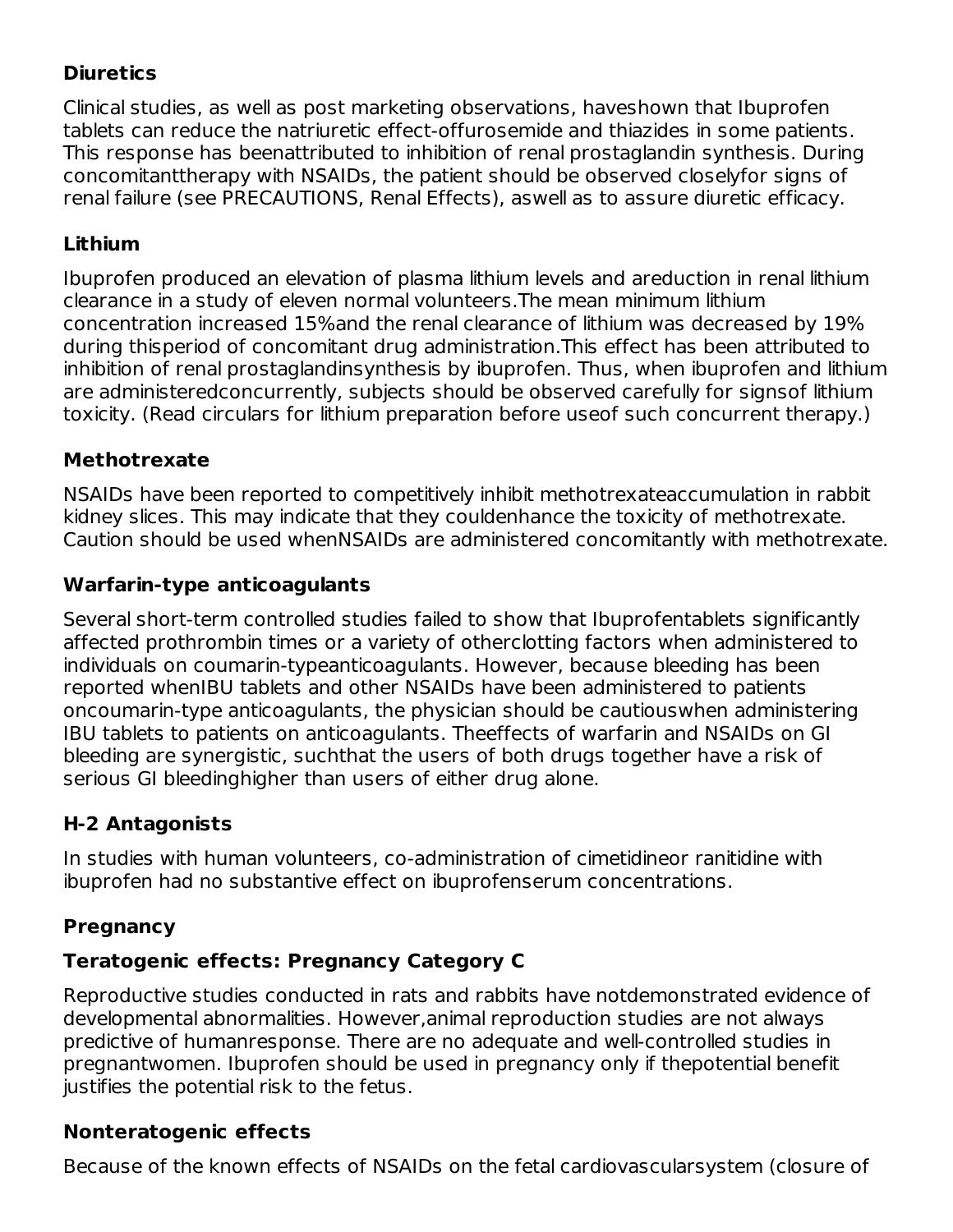ductus arteriosus), use during late pregnancyshould be avoided.

## **Labor and Delivery**

In rat studies with NSAIDs, as with other drugs known to inhibitprostaglandin synthesis, an increased incidence of dystocia, delayedparturition, and decreased pup survival occurred. The effects of IBUtablets on labor and delivery in pregnant women are unknown.

#### **Nursing Mothers**

It is not known whether this drug is excreted in human milk.Because many drugs are excreted in human-milk and because of thepotential for serious adverse reactions in nursing infants from IBUtablets, a decision should be made whether to discontinue nursing ordiscontinue the drug, taking into account the importance of the drugto the mother.

## **Pediatric Use**

Safety and effectiveness of IBU tablets in pediatric patients havenot been established.

## **Geriatric Use**

As with any NSAIDs, caution should be exercised in treating theelderly (65 years and older).

# **ADVERSE REACTIONS**

The most frequent type of adverse reaction occurring withIbuprofen tablets is gastrointestinal. In controlled clinical trials thepercentage of patients reporting one or more gastrointestinal complaintsranged from 4% to 16%.

In controlled studies when Ibuprofen tablets were compared toaspirin and indomethacin in equally effective doses, the overall incidenceof gastrointestinal complaints was about half that seen in eitherthe aspirin- or indomethacin-treated patients.

Adverse reactions observed during controlled clinical trials at anincidence greater than 1% are listed in the table. Those reactions listedin Column one encompass observations in approximately 3,000patients. More than 500 of these patients were treated for periods ofat least 54 weeks.

Still other reactions occurring less frequently than 1 in 100 werereported in controlled clinical trials and from marketing experience.These reactions have been divided into two categories: Column twoof the table lists reactions with therapy with Ibuprofen tablets wherethe probability of a causal relationship exists: for the reactions inColumn three, a causal relationship with Ibuprofen tablets has notbeen established.

Reported side effects were higher at doses of 3200 mg/day thanat doses of 2400 mg or less per day in clinical trials of patients withrheumatoid arthritis. The increases in incidence were slight and stillwithin the ranges reported in the table.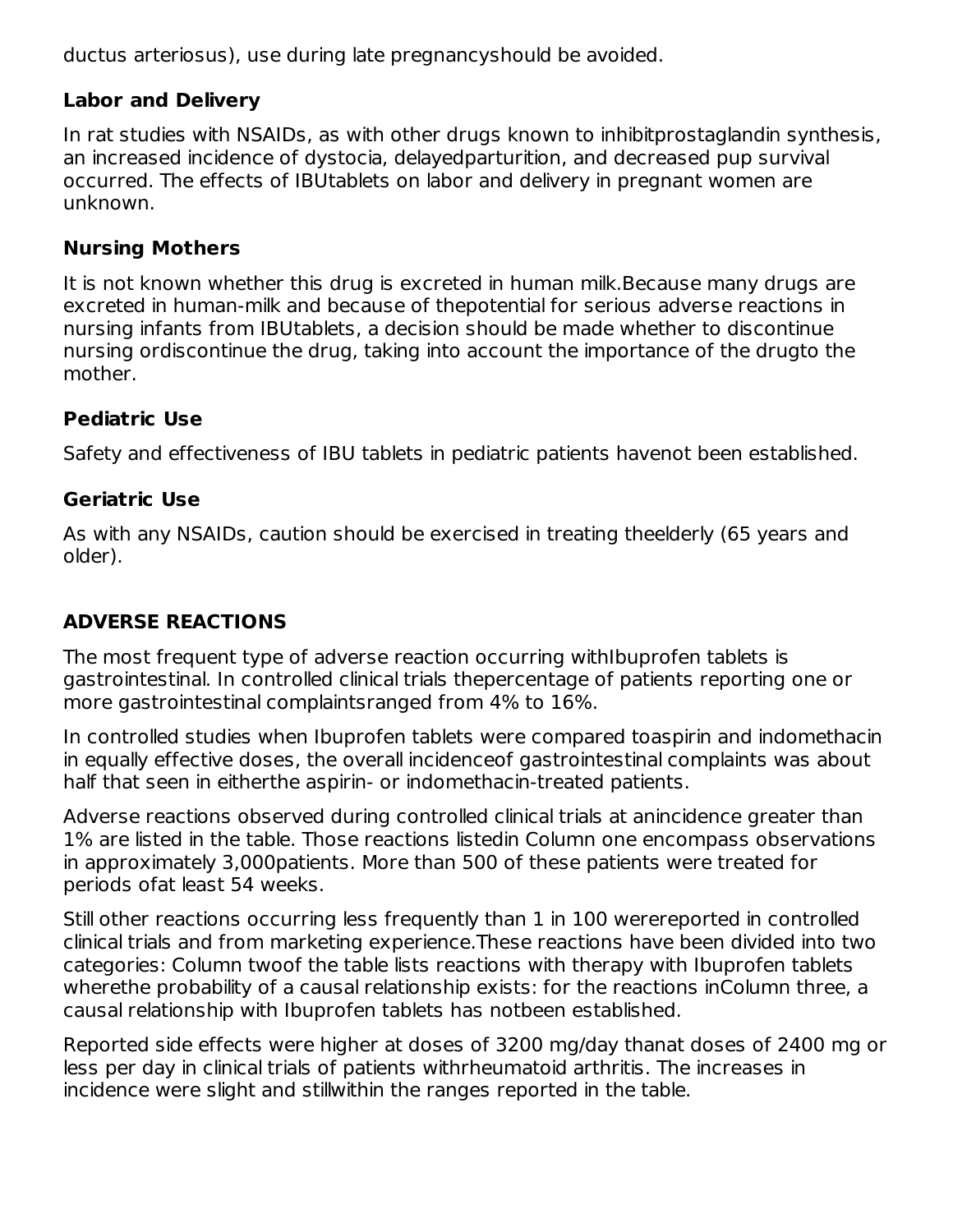| Incidence Greater than 1% (but less than 3%)<br>Probable Causal Relationship*                                                                                                                                                  | Precise Incidence Unknown (but less than 1%)<br>Probable Causal Relationship**                                                                                                                                        | Precise Incidence Unknown (but less than 1%)<br>Causal Relationship Unknown**             |  |  |
|--------------------------------------------------------------------------------------------------------------------------------------------------------------------------------------------------------------------------------|-----------------------------------------------------------------------------------------------------------------------------------------------------------------------------------------------------------------------|-------------------------------------------------------------------------------------------|--|--|
| <b>GASTROINTESTINAL</b><br>Nausea*, epigastric pain*, heartburn*, diarrhea, abdominal distress,<br>nausea and vomiting, indigestion, constipation, abdominal cramps<br>or Pain, fullness of GI tract (bloating and flatulence) | Gastric or duodenal ulcer with bleeding and/or perforation, gastroin-<br>testinal hemorrhage, melena, gastritis, hepatitis, jaundice, abnormal<br>liver function tests: pancreatitis                                  |                                                                                           |  |  |
| <b>CENTRAL NERVOUS SYSTEM</b><br>Dizziness*, headache, nervousness                                                                                                                                                             | Depression, insomnia, confusion, emotional liability, somnolence,<br>aseptic meningitis with fever and coma (see PRECAUTIONS)                                                                                         | Paresthesias, hallucinations, dream abnormalities, pseudotumor<br>cerebri                 |  |  |
| <b>DERMATOLOGIC</b><br>Rash*, (including maculopapular type), pruritus                                                                                                                                                         | Vesiculobullous eruptions, urticaria, erythema multiforme, Stevens-<br>Johnson syndrome, alopecia                                                                                                                     | Toxic epidermal necrolysis, photoallergic skin reactions                                  |  |  |
| <b>SPECIAL SENSES</b><br>Tinnitus                                                                                                                                                                                              | Hearing loss, amblyopia (blurred and/or diminished vision, sco-<br>tomata and/or changes in color vision) (see PRECAUTIONS)                                                                                           | Conjunctivitis, diplopia, optic neuritis, cataracts                                       |  |  |
| <b>HEMATOLOGIC</b>                                                                                                                                                                                                             | Neutropenia,agranulocytosis, aplastic anemia, hemolytic anemia<br>(sometimes Coombs positive), thrombocytopenia with or without<br>purpura, eosinophilia, decreases in hemoglobin and hematocrit (see<br>PRECAUTIONS) | Bleeding episodes (eg epistaxis, menomhagia)                                              |  |  |
| <b>METABOLIC/ENDOCRINE</b><br>Decreased appetite                                                                                                                                                                               |                                                                                                                                                                                                                       | Gynecomastia, hypoglycemic reaction, acidosis                                             |  |  |
| CARDIOVASCULAR<br>Edema, fluid retention (generally responds promptly to drug discon-<br>tinuation) (see PRECAUTIONS)                                                                                                          | Congestive heart failure in patients with marginal cardiac function,<br>elevate blood pressure, palpitations                                                                                                          | Arrhythmias (sinus tachycardia, sinus bradycardia)                                        |  |  |
| <b>ALLERGIC</b>                                                                                                                                                                                                                | Syndrome of abdominal pain, fever, chills, nausea and vomiting;<br>anaphylaxis; bronchospasm (see CONTRAINDICATIONS)                                                                                                  | Serum sickness, lupus erythematosus syndrome. Henoch-<br>Schonlein vasculitis, angioedema |  |  |
| <b>RENAL</b>                                                                                                                                                                                                                   | Acute renal failure (see PRECAUTIONS), decreased creatinine clear-<br>ance, poliuria, azotemia, cystitis, Hematuria                                                                                                   | Renal papillary necrosis                                                                  |  |  |
| MISCELLANEOUS                                                                                                                                                                                                                  | Dry eyes and mouth, gingival ulcer, rhinitis                                                                                                                                                                          |                                                                                           |  |  |

\* Reactions occurring in 3% to 9% of patients treated with IBU. (Those reactions occurring in less than 3% of the patients are unmarked.)<br>\*\* Reactions are classified under "Probable Causal Relationship (PCR)" if there has

#### **OVERDOSAGE**

Approximately 11⁄2 hours after the reported ingestion of from 7 to10 Ibuprofen tablets (400 mg), a 19-month old child weighing 12 kgwas seen in the hospital emergency room, apneic and cyanotic,responding only to painful stimuli. This type of stimulus, however,was sufficient to induce respiration. Oxygen and parenteral fluidswere given; a greenish-yellow fluid was aspirated from the stomachwith no evidence to indicate the presence of ibuprofen. Two hoursafter ingestion the child's condition seemed stable; she still respondedonly to painful stimuli and continued to have periods of apnea lastingfrom 5 to 10 seconds. She was admitted to intensive care andsodium bicarbonate was administered as well as infusions of dextroseand normal saline. By four hours postingestion she could bearoused easily, sit by herself and respond to spoken commands.Blood level of ibuprofen was 102.9 μg/mL approximately 81⁄2 hoursafter accidental ingestion. At 12 hours she appeared to be completelyrecovered.

In two other reported cases where children (each weighingapproximately 10 kg) accidentally, acutely ingested approximately120 mg/kg, there were no signs of acute intoxication or late sequelae.Blood level in one child 90 minutes after ingestion was 700 μg/mL —about 10 times the peak levels seen in absorption-excretion studies.A 19-year old male who had taken 8,000 mg of ibuprofen over aperiod of a few hours complained of dizziness, and nystagmus wasnoted. After hospitalization, parenteral hydration and three days bedrest, he recovered with no reported sequelae.

In cases of acute overdosage, the stomach should be emptied byvomiting or lavage, though little drug will likely be recovered if morethan an hour has elapsed since ingestion. Because the drug is acidicand is excreted in the urine, it is theoretically beneficial to administeralkali and induce diuresis. In addition to supportive measures, the useof oral activated charcoal may help to reduce the absorption andreabsorption of Ibuprofen tablets.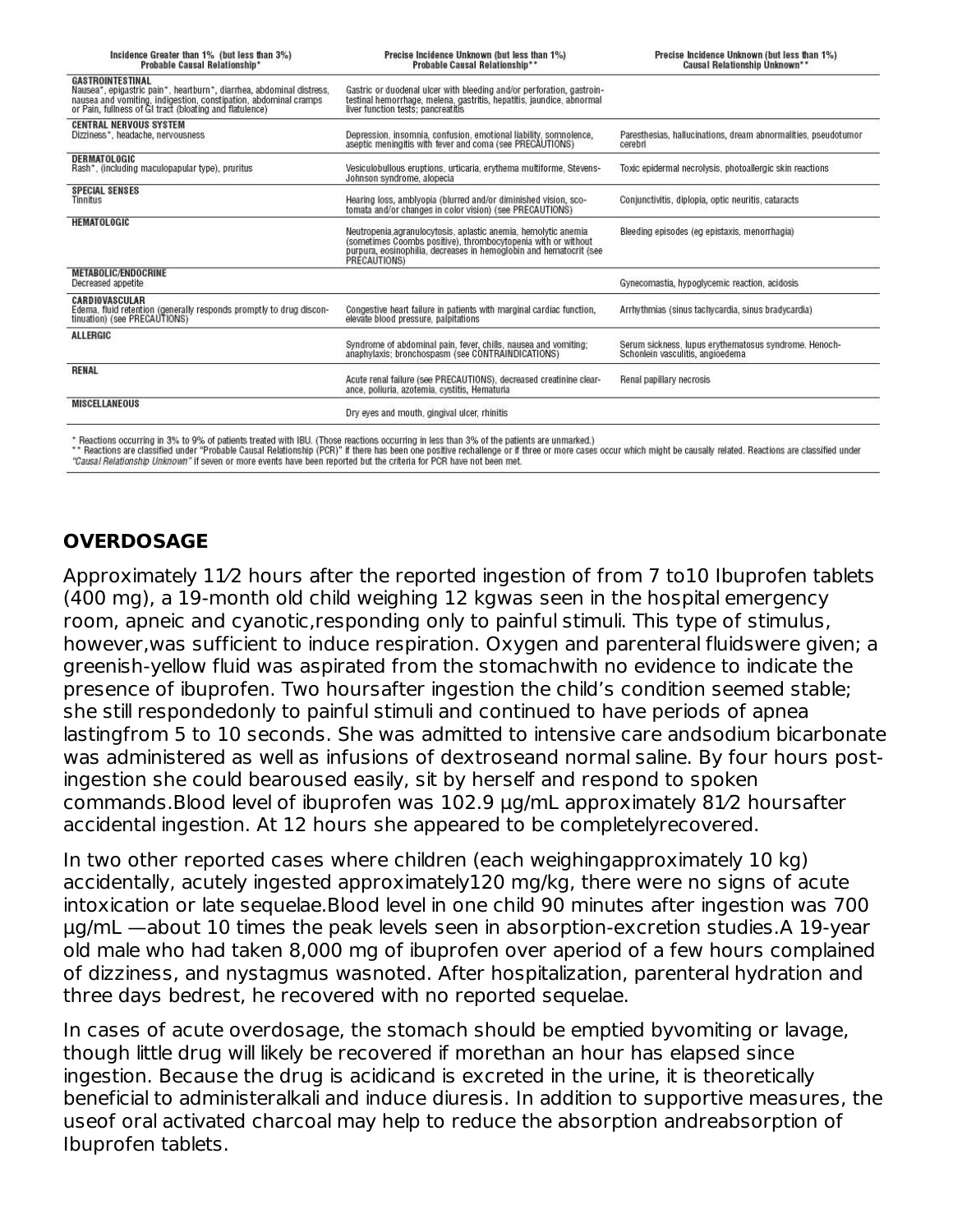### **DOSAGE AND ADMINISTRATION**

Carefully consider the potential benefits and risks of IBU tabletsand other treatment options before deciding to use IBU tablets. Usethe lowest effective dose for the shortest duration consistent withindividual patient treatment goals (see WARNINGS).

After observing the response to initial therapy with IBU tablets, thedose and frequency should be adjusted to suit an individual patient'sneeds.Do not exceed 3200 mg total daily dose. If gastrointestinal complaintsoccur, administer IBU tablets with meals or milk.

#### **Rheumatoid arthritis and osteoarthritis, including flare-ups ofchronic disease:**

Suggested Dosage: 1200 mg-3200 mg daily (400 mg, 600 mg or800 mg tid or qid). Individual patients may show a better responseto 3200 mg daily, as compared with 2400 mg, although in well-controlledclinical trials patients on 3200 mg did not show a better meanresponse in terms of efficacy. Therefore, when treating patients with3200 mg/day, the physician should observe sufficient increased clinicalbenefits to offset potential increased risk.The dose should be tailored to each patient, and may be loweredor raised depending on the severity of symptoms either at time of initiatingdrug therapy or as the patient responds or fails to respond.In general, patients with rheumatoid arthritis seem to require higherdoses of IBU tablets than do patients with osteoarthritis.

The smallest dose of IBU tablets that yields acceptable controlshould be employed. A linear blood level dose-response relationshipexists with single doses up to 800 mg (See CLINICAL PHARMACOLOGYfor effects of food on rate of absorption).

The availability of three tablet strengths facilitates dosage adjustment.In chronic conditions, a therapeutic response to therapy with IBU tablets is sometimes seen in a few days to a week but most often isobserved by two weeks. After a satisfactory response has beenachieved, the patient's dose should be reviewed and adjusted asrequired.

#### **Mild to moderate pain:**

400 mg every 4 to 6 hours as necessaryfor relief of pain.In controlled analgesic clinical trials, doses of Ibuprofen tabletsgreater than 400 mg were no more effective than the 400 mg dose.

#### **Dysmenorrhea:**

For the treatment of dysmenorrhea, beginningwith the earliest onset of such pain, IBU tablets should be given in adose of 400 mg every 4 hours as necessary for the relief of pain.

## **HOW SUPPLIED**

IBU tablets are available in the following strengths, colors and sizes:

400 mg (white, oval, debossed 4I)

Bottles of 90 NDC 55111-682-09

Bottles of 100 NDC 55111-682-01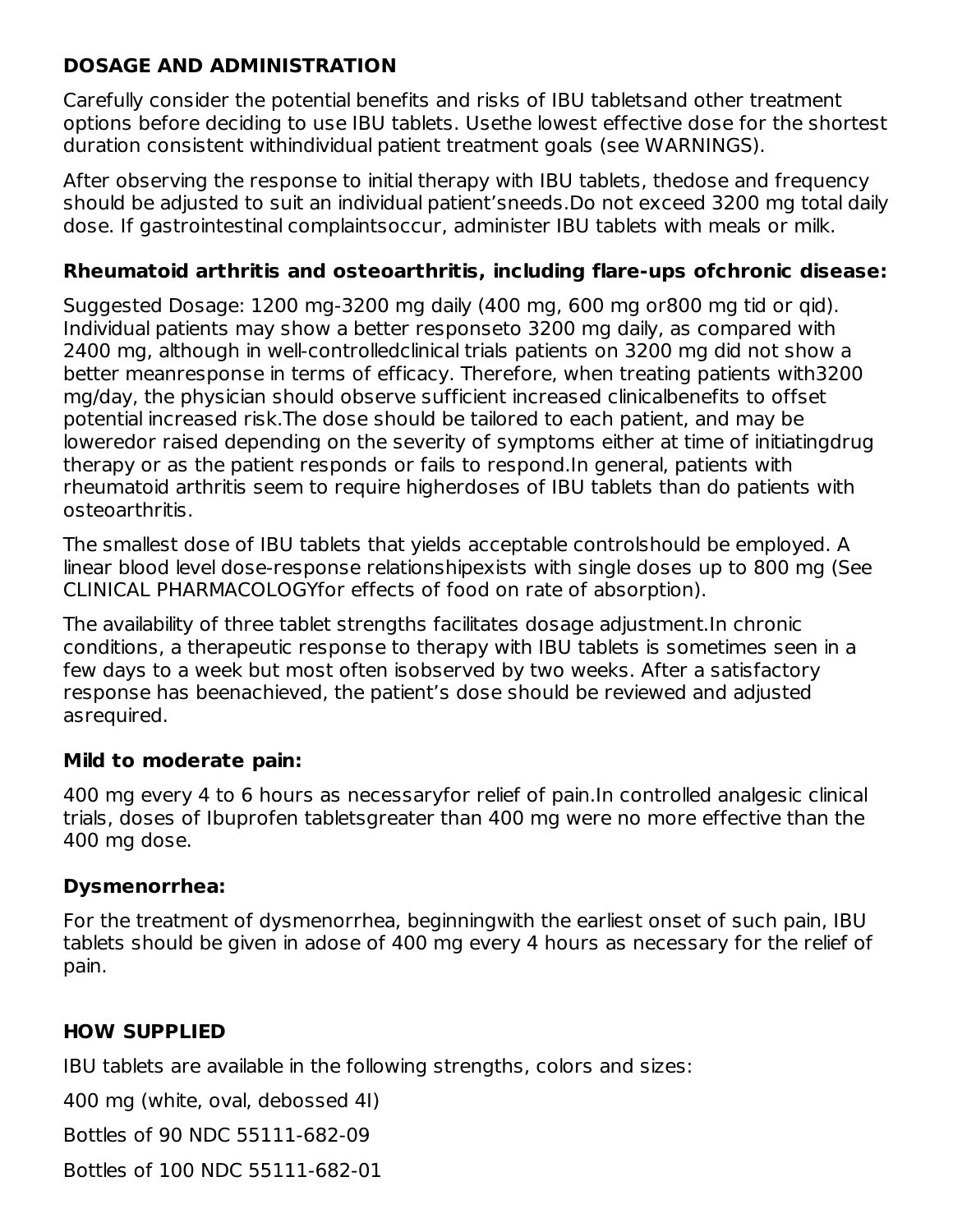Bottles of 500 NDC 55111-682-05 (PACKAGE NOT CHILD-RESISTANT) 600 mg (white, caplet, debossed 6I) Bottles of 30 NDC 55111-683-30 Bottles of 50 NDC 55111-683-50 Bottles of 90 NDC 55111-683-09 Bottles of 100 NDC 55111-683-01 Bottles of 500 NDC 55111-683-05 (PACKAGE NOT CHILD-RESISTANT) 800 mg (white, caplet, debossed 8I) Bottles of 30 NDC 55111-684-30 Bottles of 50 NDC 55111-684-50 Bottles of 60 NDC 55111-684-60 Bottles of 90 NDC 55111-684-09 Bottles of 100 NDC 55111-684-01 Bottles of 500 NDC 55111-684-05 (PACKAGE NOT CHILD-RESISTANT) Store at room temperature. Avoid excessive heat 40°C (104°F). Manufactured by:

#### **Dr. Reddy's Laboratories Louisiana, LLC**

Shreveport, LA 71106 USA Revised, July 2016

## **MEDICATION GUIDE**

**Medication Guide forNon-Steroidal Anti-Inflammatory Drugs (NSAIDs)**

**What it the most important information I should know about medicines called Non-Steroidal Anti-Inflammatory Drugs (NSAIDs)?**

**NSAIDs can cause serious side effects, including:**

• **Increased risk of a heart attack or stroke that can lead to death.** This risk may happen early in treatment and may increase:

° with increasing doses of NSAIDs

° with longer use of NSAIDs

**Do not take NSAIDs right before or after a heart surgery called a "coronary artery bypass graft (CABG)."**

**Avoid taking NSAIDs after a recent heart attack, unless your healthcare provider tells you to. You may have an increased risk of another heart attack if you take NSAIDs after a recent heart attack.**

**•Increased risk of bleeding, ulcers, and tears (perforation) of the esophagus**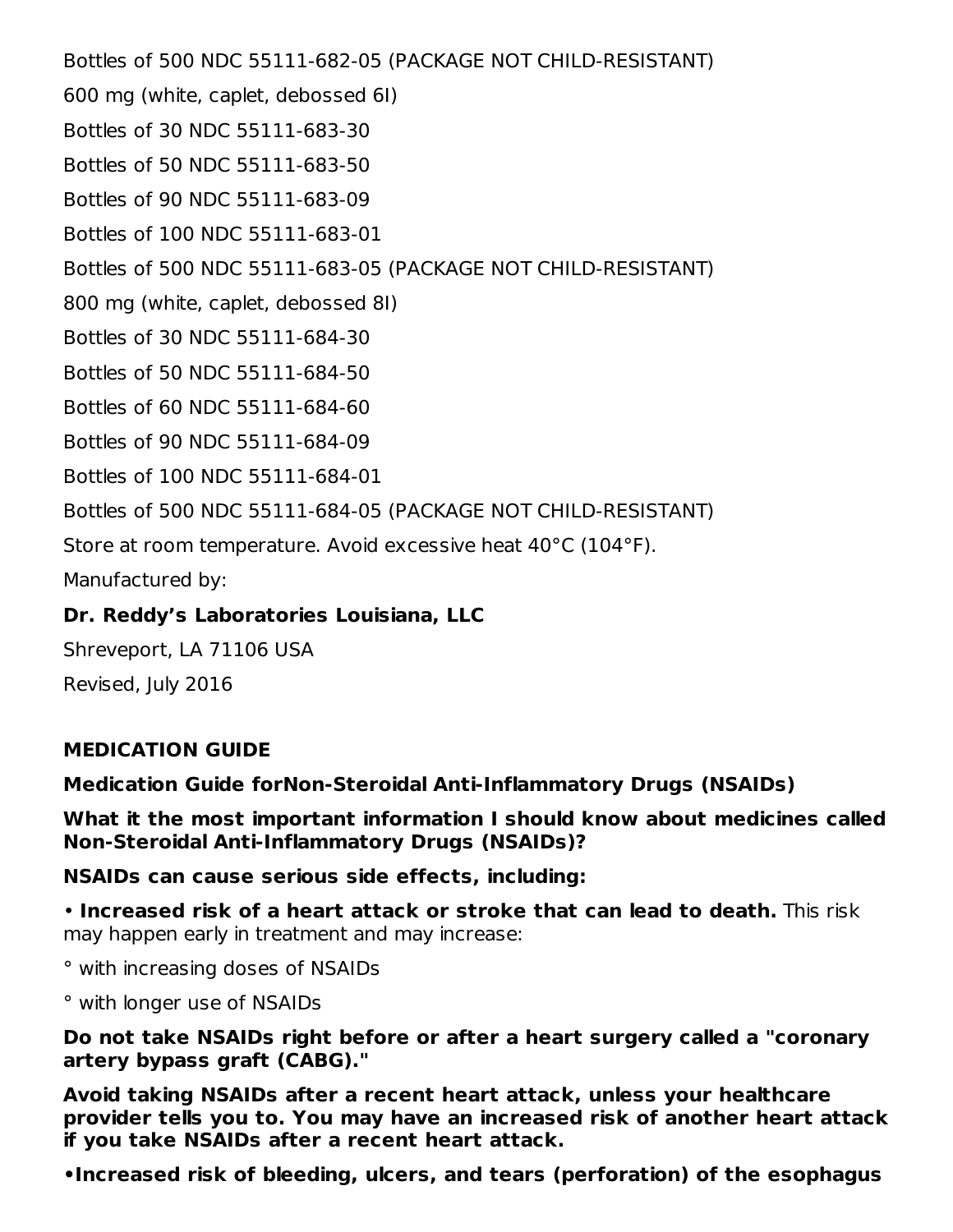## **(tube leading from the mouth to the stomach), stomach and intestines:**

- ° anytime during use
- ° without warning symptoms
- ° that may cause death

## **The risk of getting an ulcer or bleeding increases with:**

- ° past history of stomach ulcers, or stomach or intestinal bleeding with use of NSAIDs
- ° taking medicines called "corticosteroids", "anticoagulants", "SSRIs", or "SNRIs"
- ° increasing use of NSAIDs
- ° longer use of NSAIDs
- ° smoking
- ° drinking alcohol
- ° older age
- ° poor health
- ° advanced liver disease
- ° bleeding problems

## **NSAIDs should only be used**:

- ° exactly as prescribed
- ° at the lowest dose possible for your treatment
- ° for the shortest time needed

## **What are NSAIDs?**

NSAIDs are used to treat pain and redness, swelling, and heat (inflammation) from medical conditions such as different types of arthritis, menstrual cramps, and other types of short-term pain.

## **Who should not NSAIDs?**

#### **Do not take NSAIDs:**

• if you had an asthma attack, hives, or other allergic reaction with aspirin or any other NSAIDs

• right before or after heart bypass surgery

## **Before taking NSAIDs, tell your healthcare provider about all your medical conditions, including if you:**

- have liver or kidney problems
- have high blood pressure
- have asthma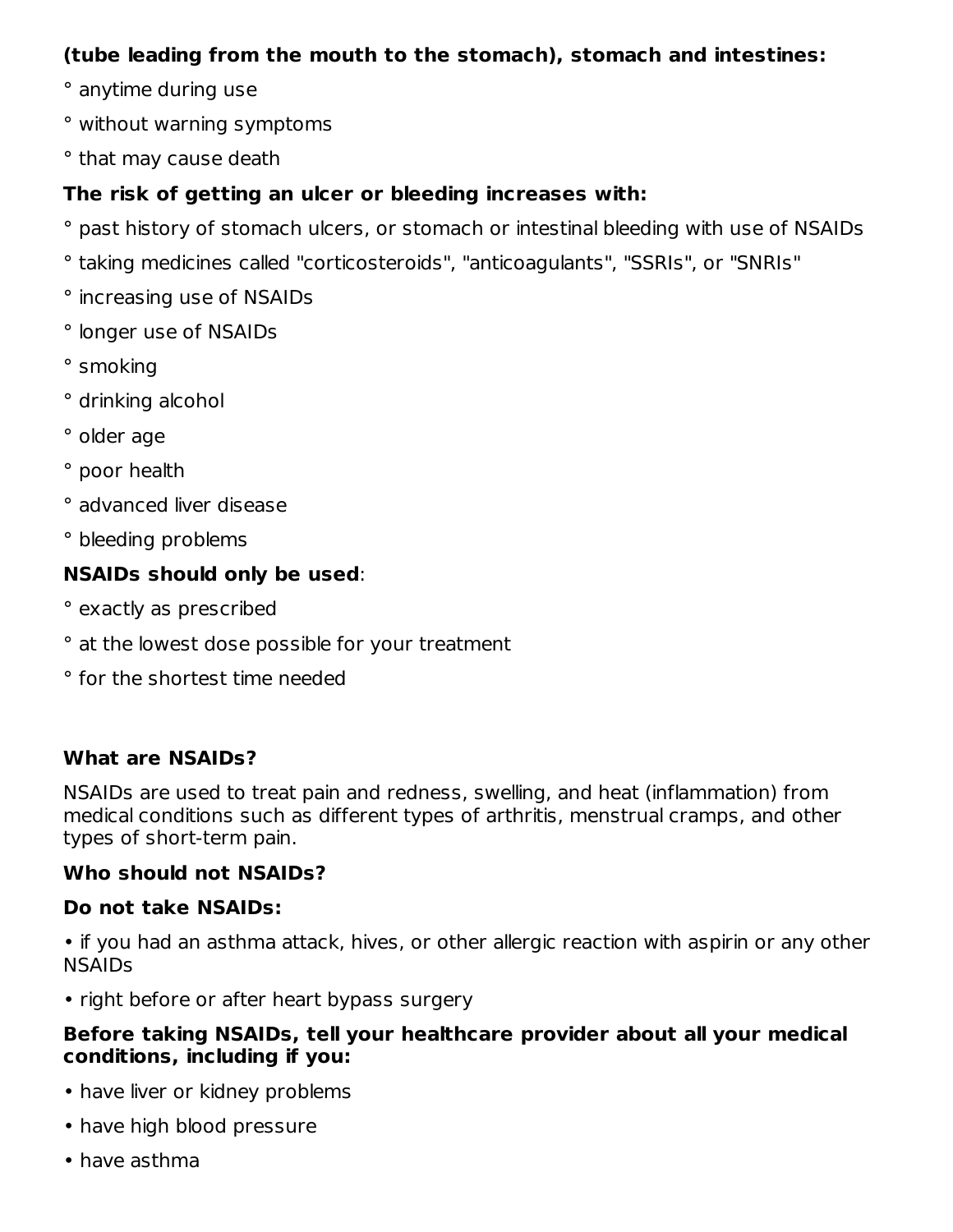• are pregnant or plan to become pregnant. Talk to your healthcare provider if you are considering taking NSAIDs during pregnancy. **You should not take NSAIDs after 29 weeks or pregnancy.**

• are breastfeeding or plan to breast feed

**Tell your healthcare provider about all of the medicines you take, including prescription or over-the-counter medicines, vitamins or herbal supplements.** NSAIDs and some other medicines can interact with each other and cause serious side effects. **Do not start taking any new medicine without talking to your healthcare provider first.**

## **What are the possible side effects of NSAIDs?**

## **NSAIDs can cause serious side effects, including:**

See "What is the most important information I should know about medicines called Nonsterodial Anti-Inflammatory Drugs (NSAIDs)?"

- new or worse high blood pressure low red blood cells (anemia)
- heart failure life-threatening skin reactions
- liver problems including liver failure life-threatening allergic reactions
- kidney problems including kidney failure

• **Other side effects of NSAIDs include:** stomach pain, constipation, diarrhea, gas, heartburn, nausea, vomiting, and dizziness.

# **Get emergency help right away if you have any of the following symptoms**:

- shortness of breath or trouble breathing slurred speech
- chest pain swelling of the face or throat
- weakness in one part or side of your body

## **Stop your NSAID medicine and call your healthcare provider right away if you have any of the following symptoms:**

- nausea vomit blood
- more tired or weaker than usual there is blood in your bowel movement or it is black and sticky like tar
- diarrhea unusual weight gain
- itching skin rash or blisters with fever
- your skin or eyes look yellow swelling of the arms, legs, hands and feet
- indigestion or stomach pain flu-like symptoms

## **If you take too much of your NSAIDs, call your healthcare provider or get medical help right away.**

These are not all the possible side effects of NSAIDs. For more information, ask your healthcare provider or pharmacist about NSAIDs.

# **Call your doctor for medical advice about side effects. You may report side**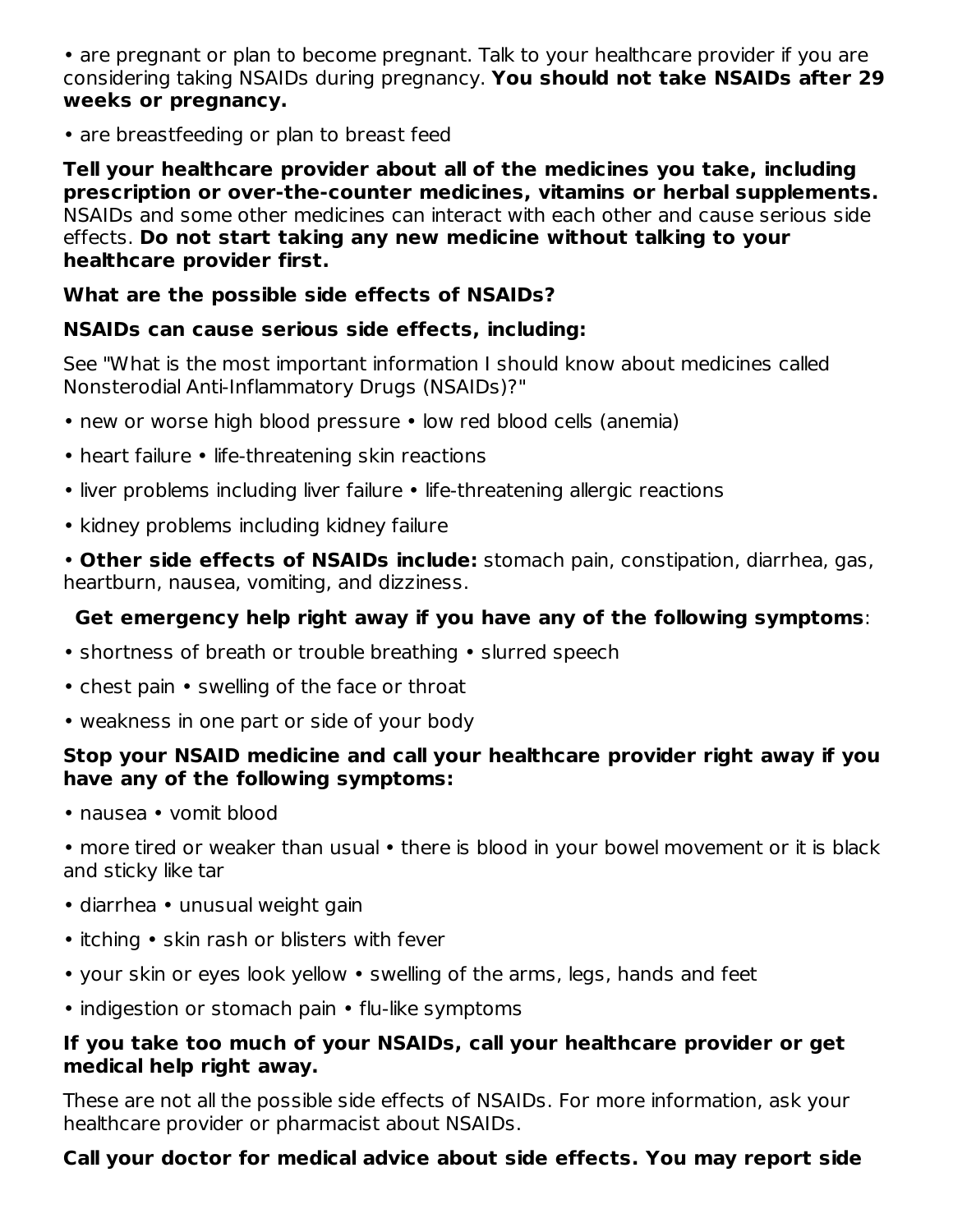## **effects to FDA at 1-800-FDA-1088**.

#### **Other information about NSAIDs**

•Aspirin is an NSAID but it does not increase the chance of a heart attack. Aspirin can cause bleeding in the brain, stomach, and intestines. Aspirin can also cause ulcers in the stomach and intestines.

• Some of NSAIDs are sold in lower doses without a prescription (over-the-counter) Talk to your healthcare provider before using over- the-counter NSAIDs for more than 10 days.

#### **General information about the safe and effective use of NSAIDs**

Medicines are sometimes prescribed for purposes other than those listed in a Medication Guide. Do not us NSAIDs for a condition for which it was not prescribed. Do not give NSAIDs to other people, even if they have the same symptoms that you have. It may harm them.

If you would like more information about NSAIDs, talk with your healthcare provider. You can ask your pharmacist or healthcare provider for information about NSAIDs that is written for professionals.

IBU™ Ibuprofen Tablets USP 400 mg, 600 mg, and 800 mg Rx - ANDA# 075682

**Manufacturing facility:** Dr. Reddy's Laboratories Louisiana, LLC - Shreveport, LA 71106 USA

**Distributed by:** Dr. Reddy's Laboratories, Inc.

**For more info, call/contact:** 1-888-375-3784

This Medication Guide has been approved by the U.S. Food and Drug Administration

Revised May 2016

# **PACKAGE LABEL.PRINCIPAL DISPLAY PANEL SECTION**

| NDC 66267-963-00<br>Lot #: 000000 Exp. Date: 00-00                                                                                       | Ibuprofen 800mg<br>#100 Tablets<br><b>Exp Date: 00-00</b><br>NDC 66267-0963-00 AWP: \$49.89<br>Mfg NDC 55111-684-01<br>Lot #: 000000<br>Rx #22709208                                                                                                                                                          |
|------------------------------------------------------------------------------------------------------------------------------------------|---------------------------------------------------------------------------------------------------------------------------------------------------------------------------------------------------------------------------------------------------------------------------------------------------------------|
| ന്മയ<br>ry<br>Li<br><b>Tablets</b><br>#100<br>ගෆ<br>c.<br>o<br>See manufacturer's label<br>≅<br>for full list of ingredients.<br>$\circ$ | Ibuprofen 800mg<br>#100 Tablets<br><b>Exp Date: 00-00</b><br>NDC 66267-0963-00 AWP: \$49.89<br>Mfg NDC 55111-684-01<br>Lot #: 000000<br>Rx #22709208<br>Ibuprofen 800mg<br>#100 Tablets<br><b>Exp Date: 00-00</b><br>NDC 66267-0963-00 AWP: \$49.89<br>Mfg NDC 55111-684-01<br>Rx # 22709208<br>Lot #: 000000 |
| ours<br>ᇘ<br>å<br>00000.<br>           <br>σ<br>Product #: R0285100<br>Rx Only                                                           | Ibuprofen 800mg<br>#100 Tablets<br>Exp Date: 00-00<br>NDC 66267-0963-00<br>Mfg NDC 55111-684-01<br>$Lot \#: 000000$<br>Rx #22709208                                                                                                                                                                           |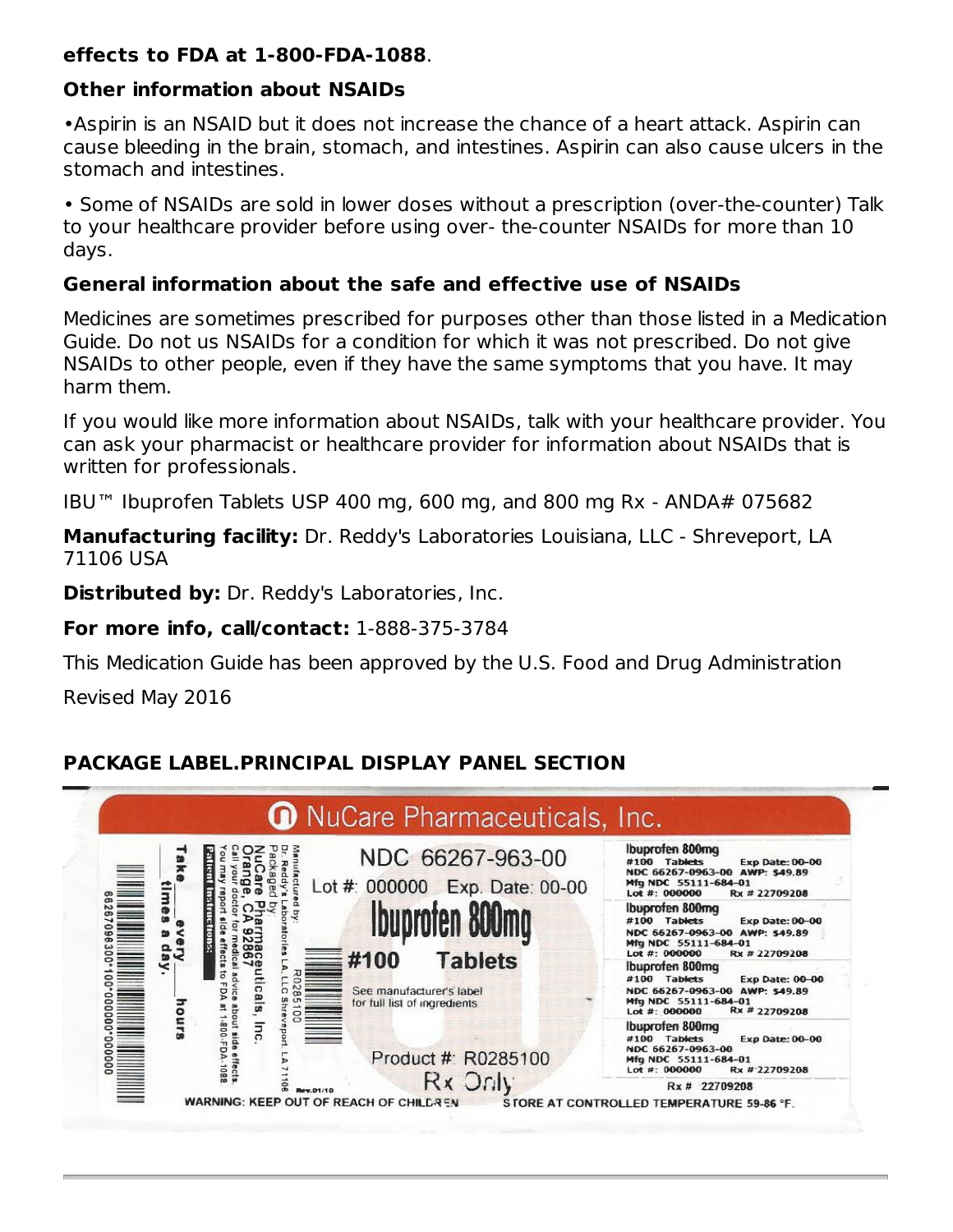| <b>IBU</b><br>ibuprofen tablet                                                      |                |                                                           |                     |          |                                       |                 |                          |                                     |
|-------------------------------------------------------------------------------------|----------------|-----------------------------------------------------------|---------------------|----------|---------------------------------------|-----------------|--------------------------|-------------------------------------|
|                                                                                     |                |                                                           |                     |          |                                       |                 |                          |                                     |
| <b>Product Information</b>                                                          |                |                                                           |                     |          |                                       |                 |                          |                                     |
| <b>Product Type</b>                                                                 |                | <b>HUMAN PRESCRIPTION</b><br>DRUG                         |                     | (Source) | <b>Item Code</b><br>684)              |                 | NDC:66267-963(NDC:55111- |                                     |
| <b>Route of Administration</b>                                                      |                | ORAL                                                      |                     |          |                                       |                 |                          |                                     |
|                                                                                     |                |                                                           |                     |          |                                       |                 |                          |                                     |
| <b>Active Ingredient/Active Moiety</b>                                              |                |                                                           |                     |          |                                       |                 |                          |                                     |
| <b>Ingredient Name</b><br><b>Basis of Strength</b>                                  |                |                                                           |                     |          |                                       |                 | <b>Strength</b>          |                                     |
| IBUPROFEN (UNII: WK2XYI10QM) (IBUPROFEN - UNII: WK2XYI10QM)                         |                |                                                           |                     |          | <b>IBUPROFEN</b>                      |                 |                          | 800 mg                              |
|                                                                                     |                |                                                           |                     |          |                                       |                 |                          |                                     |
| <b>Inactive Ingredients</b>                                                         |                |                                                           |                     |          |                                       |                 |                          |                                     |
|                                                                                     |                | <b>Ingredient Name</b>                                    |                     |          |                                       |                 |                          | <b>Strength</b>                     |
| <b>CARNAUBA WAX (UNII: R12CBM0EIZ)</b>                                              |                |                                                           |                     |          |                                       |                 |                          |                                     |
| <b>SILICON DIOXIDE (UNII: ETJ7Z6XBU4)</b>                                           |                |                                                           |                     |          |                                       |                 |                          |                                     |
| <b>CROSCARMELLOSE SODIUM (UNII: M280L1HH48)</b><br>HYPROMELLOSES (UNII: 3NXW29V3WO) |                |                                                           |                     |          |                                       |                 |                          |                                     |
| <b>MAGNESIUM STEARATE (UNII: 70097M6I30)</b>                                        |                |                                                           |                     |          |                                       |                 |                          |                                     |
| CELLULOSE, MICROCRYSTALLINE (UNII: OP1R32D61U)                                      |                |                                                           |                     |          |                                       |                 |                          |                                     |
| <b>POLYDEXTROSE (UNII: VH2XOU12IE)</b>                                              |                |                                                           |                     |          |                                       |                 |                          |                                     |
| POLYETHYLENE GLYCOL, UNSPECIFIED (UNII: 3WQ0SDWIA)                                  |                |                                                           |                     |          |                                       |                 |                          |                                     |
| POLYSORBATE 80 (UNII: 60ZP39ZG8H)                                                   |                |                                                           |                     |          |                                       |                 |                          |                                     |
| TITANIUM DIOXIDE (UNII: 15FIX9V2JP)                                                 |                |                                                           |                     |          |                                       |                 |                          |                                     |
|                                                                                     |                |                                                           |                     |          |                                       |                 |                          |                                     |
| <b>Product Characteristics</b>                                                      |                |                                                           |                     |          |                                       |                 |                          |                                     |
| Color                                                                               | white          |                                                           | <b>Score</b>        |          |                                       | no score        |                          |                                     |
| <b>Shape</b>                                                                        | <b>CAPSULE</b> |                                                           | <b>Size</b>         |          |                                       | 9 <sub>mm</sub> |                          |                                     |
| Flavor                                                                              |                |                                                           | <b>Imprint Code</b> |          |                                       |                 | 81                       |                                     |
| <b>Contains</b>                                                                     |                |                                                           |                     |          |                                       |                 |                          |                                     |
|                                                                                     |                |                                                           |                     |          |                                       |                 |                          |                                     |
| <b>Packaging</b>                                                                    |                |                                                           |                     |          |                                       |                 |                          |                                     |
| <b>Item Code</b><br>#                                                               |                | <b>Package Description</b>                                |                     |          | <b>Marketing Start</b><br><b>Date</b> |                 |                          | <b>Marketing End</b><br><b>Date</b> |
| NDC:66267-963- 100 in 1 BOTTLE; Type 0: Not a Combination<br>$\mathbf{1}$<br>00     | Product        |                                                           |                     |          | 09/15/2017                            |                 |                          |                                     |
|                                                                                     |                |                                                           |                     |          |                                       |                 |                          |                                     |
| <b>Marketing Information</b>                                                        |                |                                                           |                     |          |                                       |                 |                          |                                     |
| <b>Marketing</b><br><b>Category</b>                                                 |                | <b>Application Number or Monograph</b><br><b>Citation</b> |                     |          | <b>Marketing Start</b><br><b>Date</b> |                 |                          | <b>Marketing End</b><br><b>Date</b> |
| <b>ANDA</b>                                                                         | ANDA075682     |                                                           |                     |          | 11/20/2008                            |                 |                          |                                     |